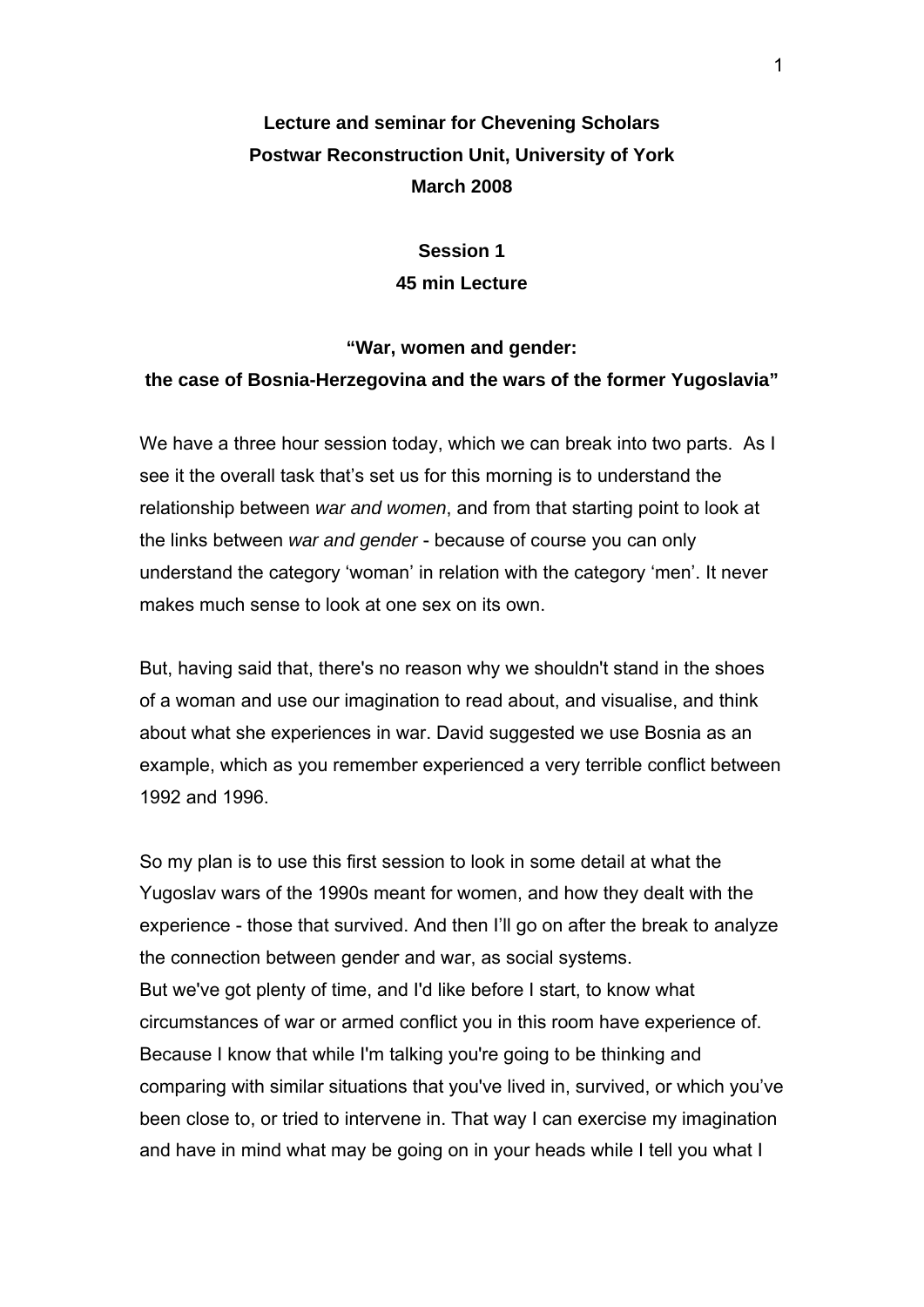know about Bosnia. So let's have a go-round. For a start is anyone here from the former Yugoslavia?…..

I'm going to talk now for about 45 minutes on women in the Yugoslav wars.

- I'll start by taking a look at how it used to be for women in Yugoslav society before the wars.
- Then we'll see the changes that women began to be aware of as war approached.
- We'll look at the particular nature of these wars and the things that characteristically happened to women as their "victims", and "survivors".
- We'll look at women as actors in the conflict, as perpetrators of violence, but also as mitigators of violence - because some became humanitarian workers.
- And finally and most important I want to look at the way some women:
	- on the one hand tried to work together across the dividing lines drawn by war;
	- and on the other actively opposed the nationalist and militarist frenzy of their own societies.

### **A bit about the history, then…**

 The name 'Yugoslavia' means 'southern Slavs'. All but some small minorities of the former state of Yugoslavia have this shared identity as Slavs. That's sometimes forgotten. Women's situation in the family and society of these southern Slavs living in the Balkans changed a lot from the beginning of the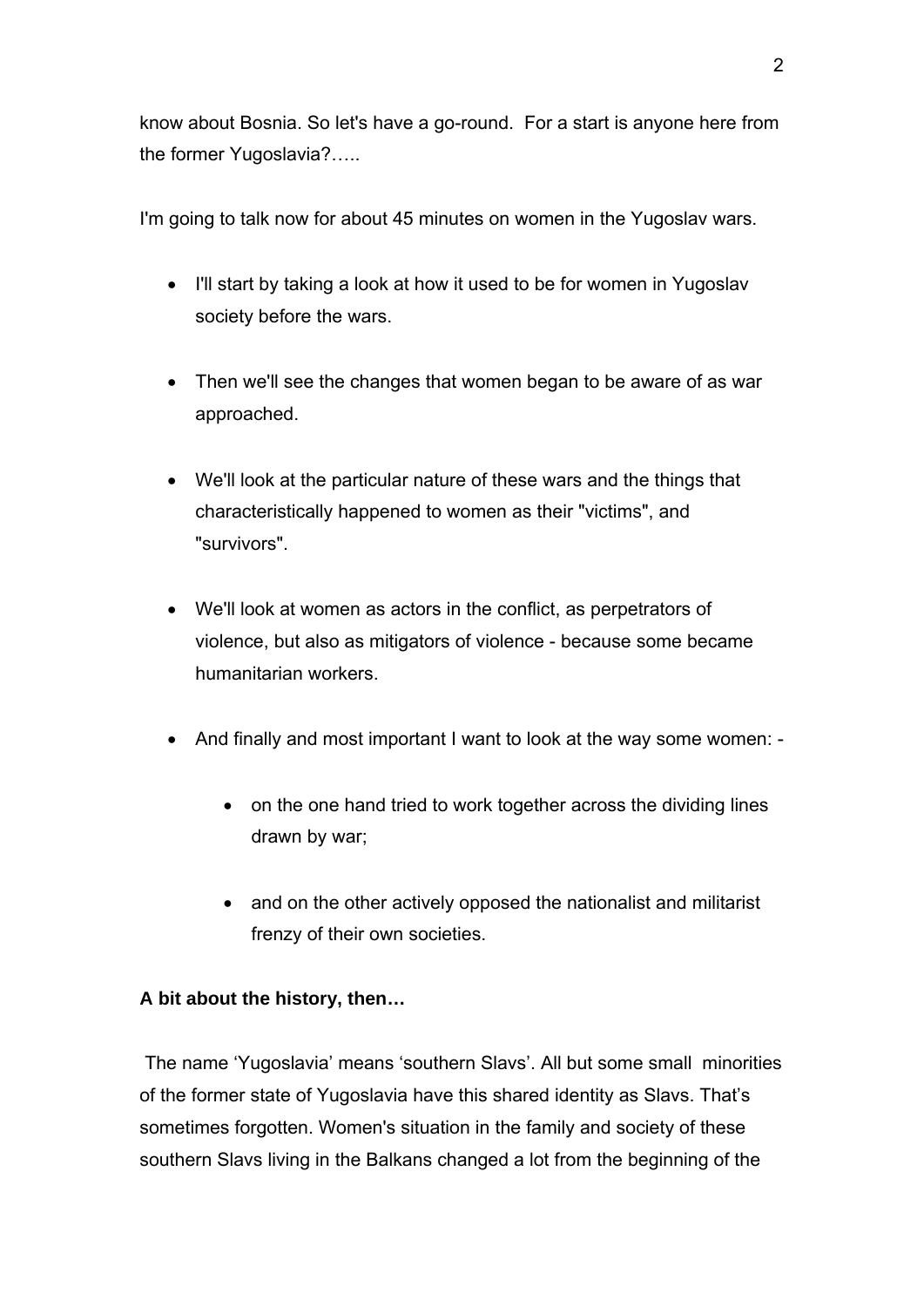20th century to the 1980s. At the beginning of the century the people were mainly rural. They often lived in large households containing several generations of an extended family. It was a patriarchal and patrilineal society - and also patrilocal, in that a woman on marriage moved into her husband's family's home and sphere of authority. Women lived very conventional lives whether they were in the Orthodox Christian tradition, the Catholic Christian tradition, or the Muslim tradition, and all three for historical reasons coexisted here. Some were Muslims because they'd converted when the Ottoman empire controlled this region for several centuries.

An important turning point was the Second World War between 1939 and 1945. Nazi Germany invaded the Balkans and were supported by some collaborators, particularly but not only a segment of the Croatian (Catholic) population. There was also a big resistance movement of Partisan military units led by Joseph Brod, usually known as Tito. In 1942 a lot of local women's groups came together in an Anti-fascist Front of Women that had 2 million members. They estimate that 100,000 women fought with the Partisans against the Nazis. It's thought that 25,000 women were killed in action and 40,000 were wounded. There was a lot of mutual killing and atrocity going on in these years between the various South Slav populations - Croat, Serb, Montenegran, Slovenian, Macedonian and Bosnian.

The Partisan movement during the war had a political meaning, not just in the context of war across Europe and the world, but as part of a local struggle for democracy, republicanism and independence. Even earlier in the century, under a monarchy, the various southern Slav entities had barely held together as a thing called Yugoslavia. After the war, Tito pulled a deeply divided country together, under a political party called the League Of Communists. When they joined the Soviet bloc they did so by popular choice unlike the rest of Central and Eastern Europe, and rather on Yugoslavia's own terms.

Post war, the women's organisations were closely tied in to the Communist Party. But in turn the party did introduce formal equality between the sexes. It banned sex discrimination in employment for instance. On the other hand in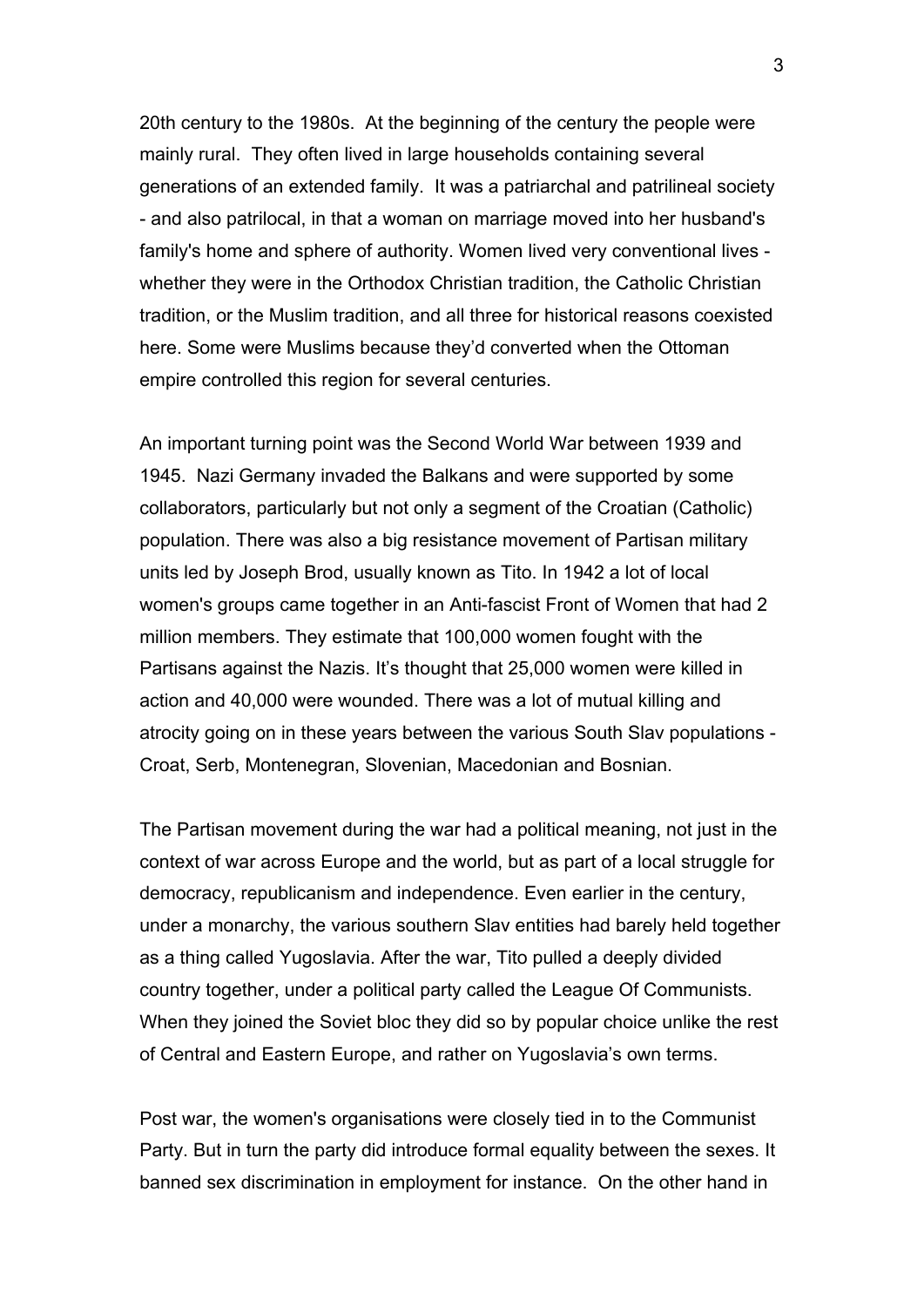retrospect, women today say that patriarchalism continued in a new public form, and that masculine authority in the family pretty much went on as before.

The country was divided into a series of republics in which the different Slav groups with their different religious heritage were recognised, but now welded together in an antireligious communist regime in which people were often employed outside their home regions and learned to coexist and feel like Yugoslavs rather than Serbs and Croats and Muslims etc. There was a lot of intermarriage.

Tito's unity survived well for around 40 years, but he died in 1980 and in the middle 1980s the Western monetary institutions began to put economic pressure on Yugoslavia, which caused high unemployment and destabilized the society. The political elites in the republics started acting in their own divisive interests, reviving ethno-nationalist sentiment and looking for a way out of the Soviet bloc that was by now itself disintegrating.

#### **What women were noticing by 1989 or 90…**

was that women's role was being discussed in a rather unpleasant way.... especially in Serbia, under the leadership of Slobodan Milosevic, who was rapidly converting his rhetoric from communism to nationalism and stoking up hatred against Moslem communities in Kosovo, Bosnia and elsewhere in Yugoslavia. It began to be said that the Serb population was getting out-bred by Moslems and that Serb women ought to return to the home and give birth to more children. Little warriors – they were foreseeing war. Actually it was specifically being said that you can't get a people that has only one son per family to fight.

In the representative bodies in the one-party state led by the League of Communists women had had a statutory 30% quota of places. In the first multiparty elections held in the disintegrating Yugoslavia in 1990, the quota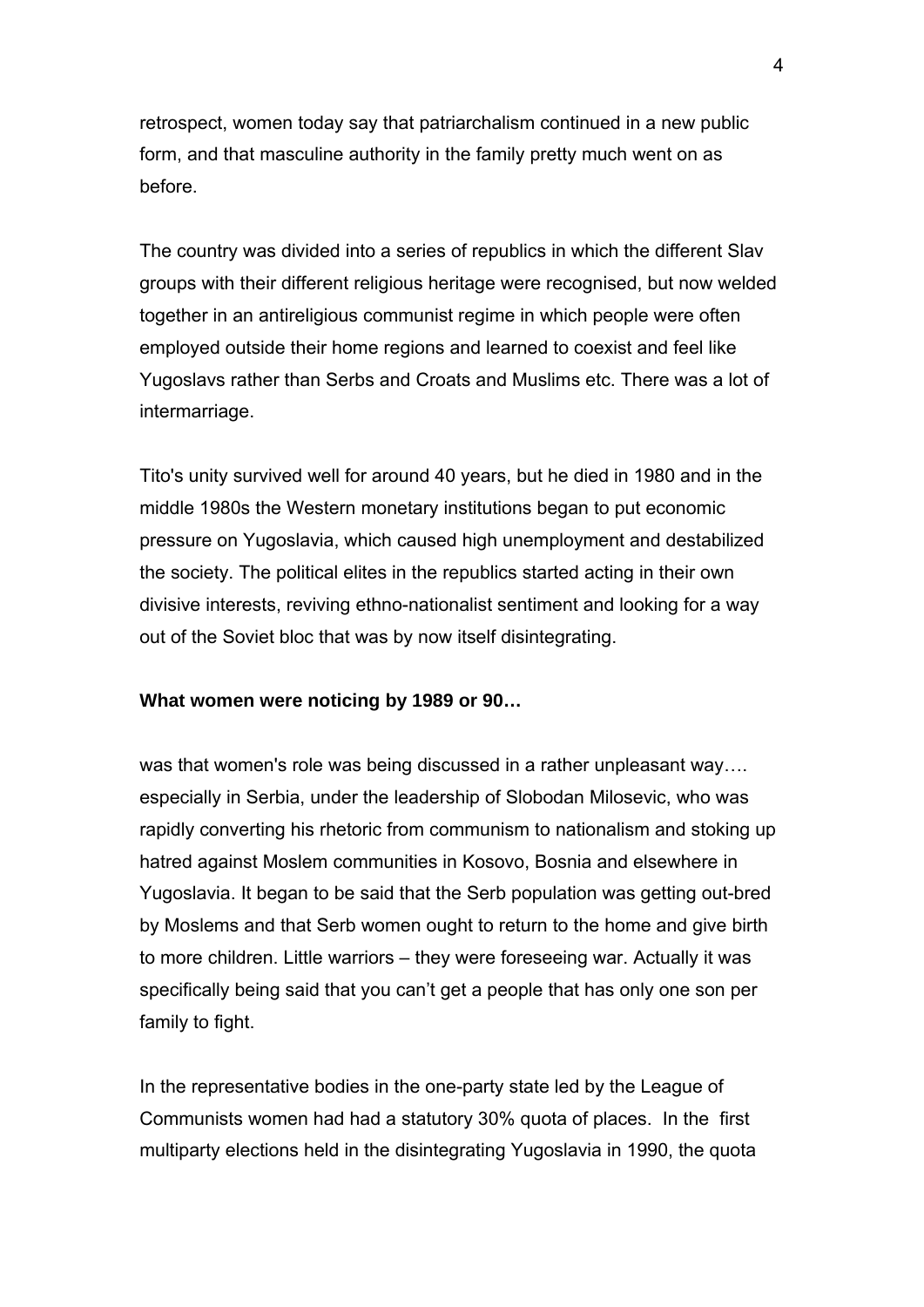was removed. Women's representation dropped dramatically to 2% or less. Women were simply erased from public life.

So where were women as Yugoslavia into the 1990s, as the disintegration of the federation approached? They'd been brought up in a rather contradictory situation. On the one hand they'd been second class citizens in what had remained a patriarchal society. But on the other hand it had been a socialist, modernising, educated and outward looking kind of society. They'd become urban, they'd had a semi market economy with plenty of consumer goods, they'd been free to travel, read books and see films from all over the world, and Yugoslavia's coastline had been a popular tourist resort for other Europeans. They were modern women. And they were about to be…

#### **Driven back to the Stone Age…**

The disintegration of the state was precipitated first by the republic of Slovenia seceding, followed by Croatia – they were opting for a European identity. Then Bosnia-Herzegovina declared independence too, seeing itself as being abandoned inside a fiercely anti-Muslim rump Yugoslavia. By the late 90s Muslim Albanian Kosovo would also want out. Milosevic was whipping up and exploiting ethnic identity, attempting to create a Serb-dominated, even purely Serb, version of Yugoslavia by grabbing certain bits of land and driving people of the wrong name out of them. It was the incredibly bloody war it was, precisely because the population had become so mixed up, mixed marriages, mixed regions and especially mixed cities.

The term ethnic cleansing was coined now, a terrible euphemism. To take just Bosnia-Herzegovina, local Serb extremists, supported by the Serb dominated Yugoslav National Army, attempted to drive Moslems and others from a swathe of the North and East which they planned to join to Serbia. And the Croat extremists living in the southern bit called Herzegovina, tried to consolidate Croat power by driving others out of that and adjacent areas of Bosnia with the idea of attaching it to the new Croatian state. So it was a three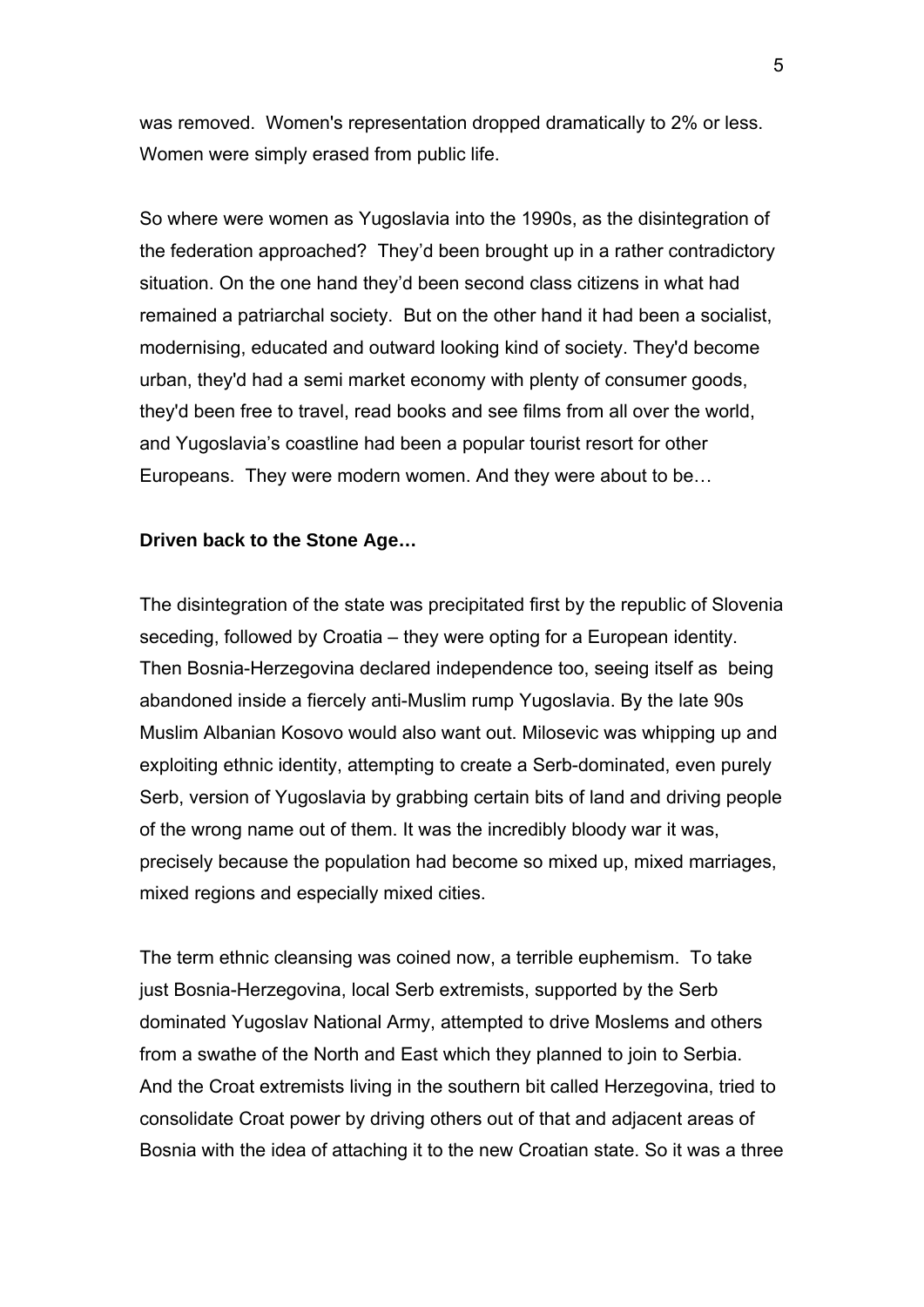sided war, first one waged by Serbs on Moslems and Croats, and then one waged by Croats on Muslims and Serbs.

Women experienced this in several different ways. I think it's possible to distinguish three.

First, their identity and lifestyle as modern European women was wrecked. Second, their traditional responsibility, everyday life in its domestic, local entirety, was destroyed. And third, their integrity and well-being as women, as human beings, as individuals, was viciously attacked, through the sexual violence of this war.

#### **1. As modern women then..**.

at the outbreak of war the more educated urban working women of Yugoslavia were really not very different from the middle class women of Western Europe. Even if women seldom got the top of the employment ladder a lot of them were holding down reasonable jobs for reasonable salaries. They were rather less religious than Western European women, because communism had pretty much eclipsed both Christian and Muslim identity in Yugoslavia by now. Islam in particular was only followed as a religion by quite a small minority of those ethnically categorised as Bosnian-Muslims. They were proud perhaps of certain customs and roots that distinguished them and gave them character within Yugoslavia, but they were basically secular and certainly didn't accord much authority to the imams. When war came Bosnian-Muslims found themselves labelled with this ethnic identity they felt very ambiguous about -- if it was being attacked by others you had to defend it, but on the other hand it didn't really seem like you. You probably lost your job now -- and had your role in life reduced to domesticity. And you were challenged immediately as to how to respond to war. Just as a lot of men didn't want to fight and tried to hide or escape from conscription into one of the armies or militias, women who had the resources and the contacts overseas, and who weren't encumbered with children, looked for ways out of the country into the West. Some managed to keep their independent lifestyles in this way but at a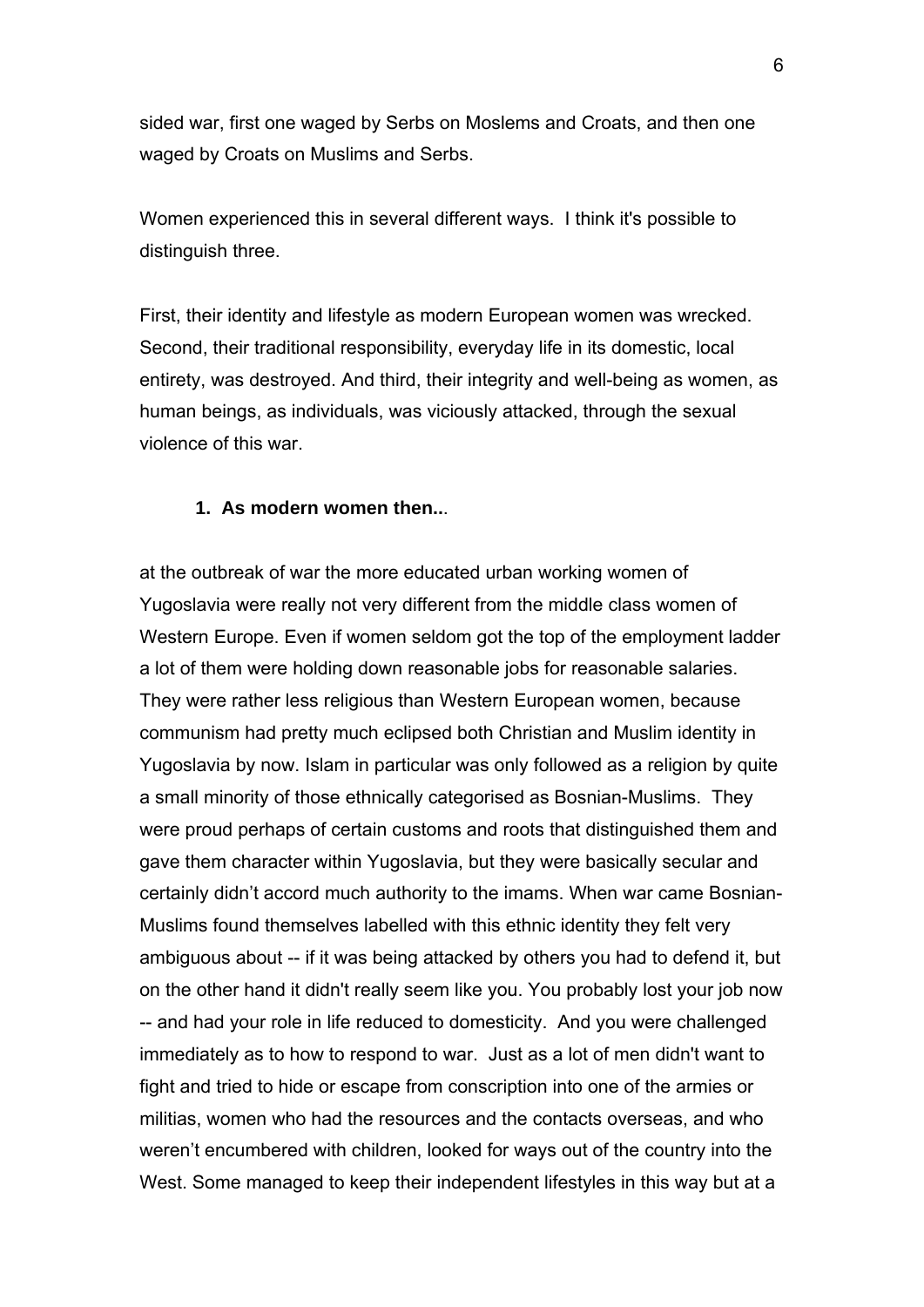terrible cost in loneliness and feeling foreign, feeling like the exiles they now were. Others along with everyone else just sank into the misery of trying to survive in war. And when photos of Bosnian suffering appeared in the world's press and we saw some very impoverished, miserable and poor women, looking like rural peasants, it was often these now unrecognizable, drastically de-modernized women.

#### **2. As the keepers of everyday life…**

The second impact on women was through the war's destruction of urban and rural community life. Because, as I tried to show, Yugoslavia had modernised women in lots of ways, BUT communist emancipation, through getting to do paid work in the labour market, had not in fact liberated them from women's traditional responsibility for the family and everyday life. Ordinary women had gone on, as in the centuries before, being the ones mainly concerned with keeping a roof over the family's head, shopping and cooking, caring and cleaning, and looking after the micro economy: subsistence farming and gardening, selling produce in the local market, making artisan products for sale and so on. And now the "modernized" women joined them all were down here doing daily life together.

And ethnic cleansing is precisely about smashing all this to pieces. It's such a fragile and wondrous thing, isn't it, the little carefully woven artifact, the basket of activities and resources that is everyday life. The where and what and with whom and how you make and sell and buy and consume. The little structures and intimate processes through which your children grow from babyhood and get an education, your grandmother and grandfather have company as they age and get ill and die. The adults, you and your partner and maybe adult brothers and sisters, aunts and uncles, fulfil themselves and have a basis from which to participate in society. It takes centuries of evolution to bring it to what it is at any moment in time. It takes the tireless commitment of living members to keep it working, keep it alive.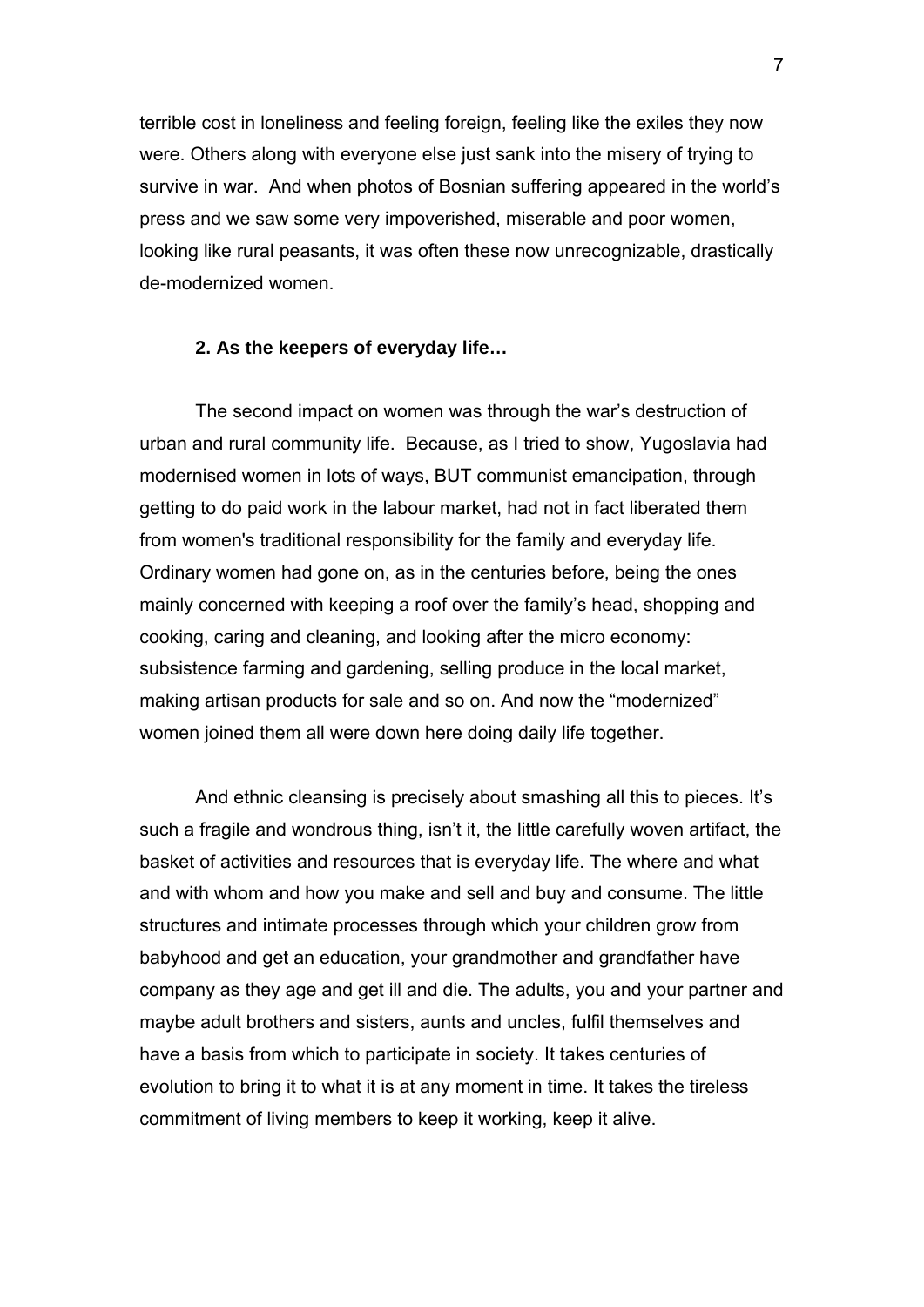And along comes a militia or an army, and rips it to pieces in days. They shells the market place, tear the local economy to pieces, bomb work places, torch houses. Tanks roll through orchards and gardens, schools are flattened and people driven out. Women in huge numbers became refugees. It's an astonishing thing to become a refugee in your own countryside – they told me about it. A lot of the hillside places surrounding towns like Sarajevo and Mostar were picnic spots where you took your kids in the car on a Sunday. Play frisbee, gather blackberries for a pie, pick wild flowers to take home and put in a vase on the dining table in your apartment. Now suddenly you find yourself trekking through these very same familiar places, but on foot, in inadequate shoes and clothes, cold, hungry and roofless – not knowing where you're going next, where you are going to end up, whether the little ones and the old ones will make it. And without your man – the one who drove the car perhaps, and lit the barbecue. He's now at the front, fighting, you don't know where. Refugee? *Me?* Women have told me how deeply surprising it was to find themselves bearers of this new identity. Survival depended on adapting to it quickly and doing it cleverly. Sustaining everyday life - but now in vastly more challenging circumstances, in the woods, or under canvas, or if you were very lucky in a transit camp. A profoundly diminished everyday life.

#### **3. Women's bodies…**

The third impact on women was through the way women's bodies were seen and used by men in the war. I was going to say "in *this* war". But actually sexual violence is commonplace in all but a very few wars. What was different about this war was its visibility -- I'll come back to this later.

In ethnic terms, rape was just part of an overall story of genocide – the murder of a culture. The paradigm case of rape in the fighting in Bosnia-Herzegovina was rape of Muslim women by Serb men as they swept through those towns and villages they intended to drive Muslims out of and to claim as Serb. As they went, they were fighting against the new Bosnian national army, rapidly thrown together and badly equipped. But actually Croats also raped Muslims, in the phase they called "the war within a war". And Bosnian Muslim men are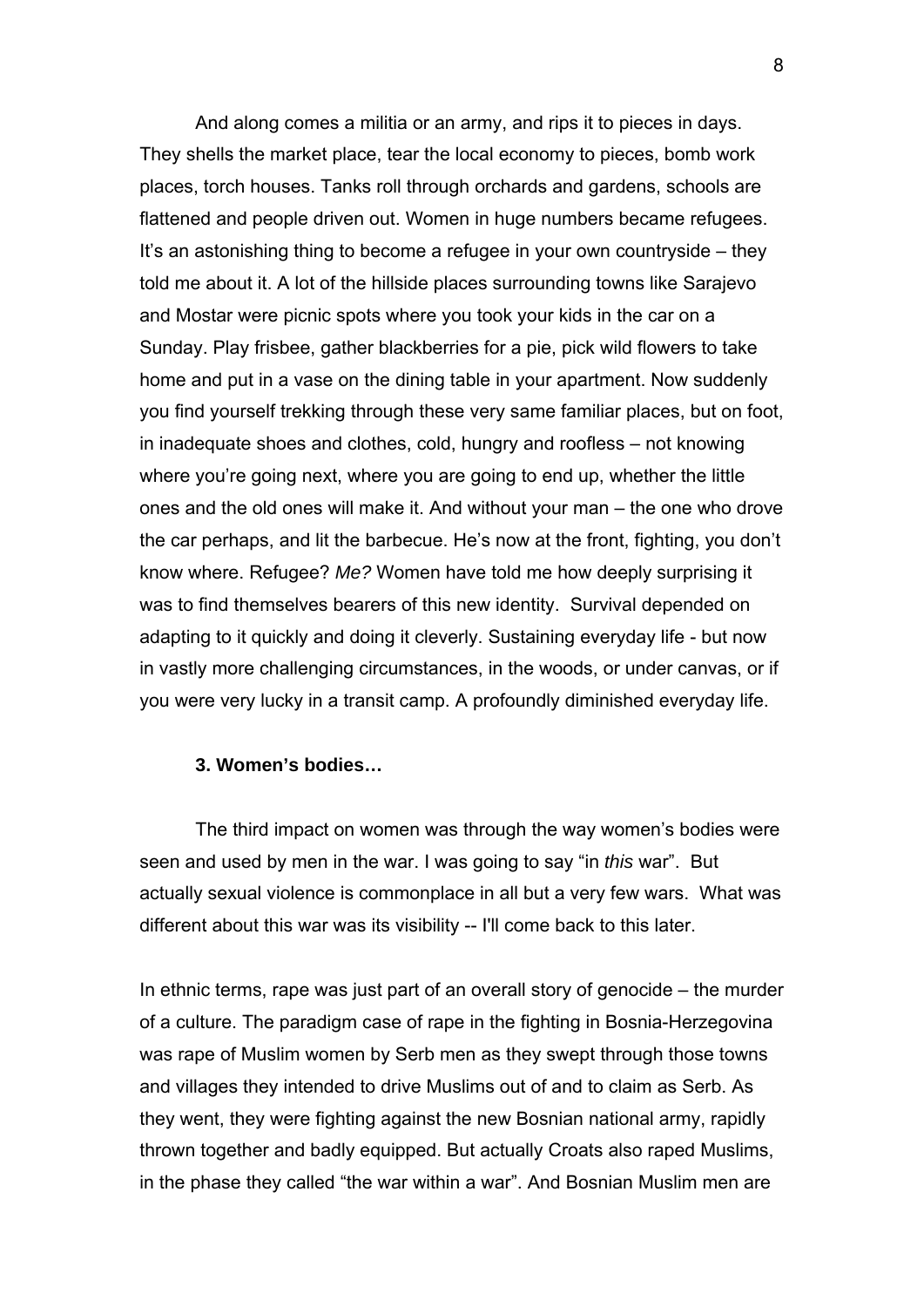also known to have raped Serbian and Croatian women, though the opportunities were fewer and it seems not to have been part of a purposeful military strategy.

Men were also in smaller numbers raped, sexually tortured and genitally mutilated by enemy men. This also had both an ethnic and a gender meaning – reducing them to women, effeminizing them.

Quite early in the war, the Bosnian refugees that fled to neighbouring Croatia in the summer of 1992 were reporting rape. In August the American journalist Roy Gutman wrote the first full story on it. For months there was not much reaction. But by the end of the year the world really began to take notice. It became a scandal discussed internationally.

An estimate of the number of rapes, made towards the end of the war was 30,000 - but guesses ranged between 20,000 and 50,000. Of course it's impossible to know. How could you ever count? In the first place not a small proportion of women actually die after rape – because they're murdered or die of wounds, so the raped are subsumed in the category of the dead. Secondly, women are often raped repeatedly over a period of time, or are gang raped in one episode. How many rapes is this? Are we to count the women affected or the number of incidents? Is enforced cohabiting or prostitution rape - and how do you enumerate it? In the third place a high proportion of women never report what happened to them. And those who did, and looked for help, were often never recorded by any authority.

One characteristic of the rapes in BH was the use of certain buildings – characteristically former schools, or hotels or night clubs – as rape "camps", effectively military brothels where women were imprisoned. My first close friend when I first went to Bosnia, just as the Dayton Peace Accords were signed, was a woman in her twenties. Later wwe went on to do some research and writing together. She was the eldest of three sisters, so-called Bosnian Muslim by ethnicity. They lived in the eastern part of BH where the Serb nationalist offensive happened. My friend was away at the time in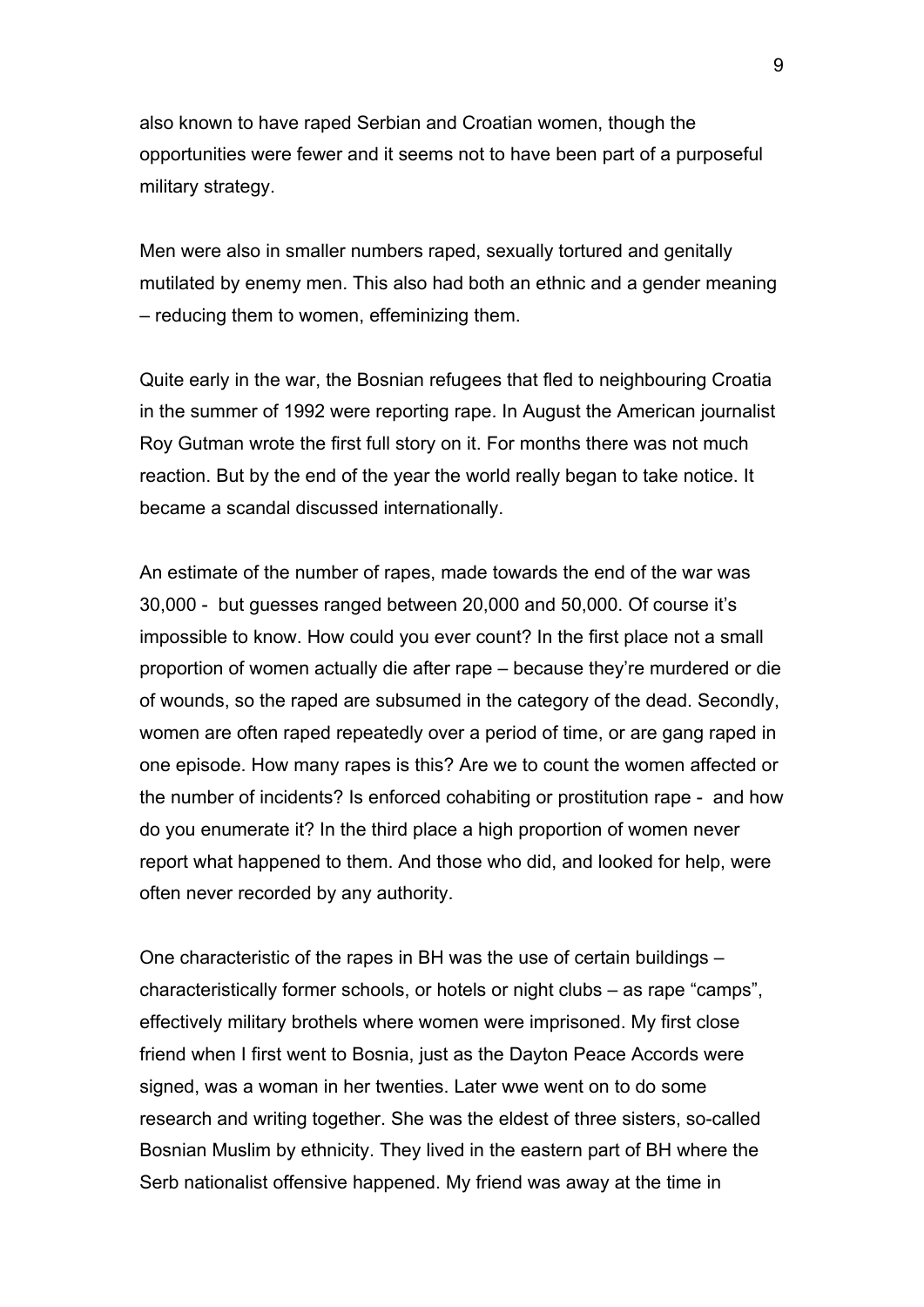Central Bosnia, studying. But her two younger sisters were imprisoned in a centre like this, a so-called rape camp, just out of the town where their parents lived. As soon as they went missing their mother went crazy running round town looking for them, struggling to find them and get them released. After some weeks they let one go, and she remained in a very bad state of physical and mental health for a long time afterwards. The little sister who was fifteen at the time was never seen again. Nor was her body found. A lot of women who were repeatedly raped were simply disposed of in this way.

Maybe this is a moment to talk a bit about sexual violence in war more generally. The first important point to make is that while the Yugoslav wars, and Bosnia Herzegovina in particular, became infamous for the incidence of rape, this was not because it was an exceptional case. It was because it was in Europe after a half century without war and people were particularly shocked by this. And it was because we by now had what's called the second wave of a feminist movement, which had started in the sixties and seventies in a lot of countries, and so there were women alert to the abuse of women and ready to publicize and condemn it loudly.

In a recent spell of desk research on sexual violence in war I downloaded all the showed significant conflict-related sexual violence in the past 20 years. They turned out to cover no less than 51 countries, in Africa, the Americas, Asia, Europe and the Middle East. As we go back in time step by step, to the secession of Bangladesh in 1971 (an estimated 200,000 rapes), to the Partition of India in 1947 (unknown thousands), to the various theatres of World War II (an estimated 20,000 Chinese women raped by the Japanese in Nanking in 1937; 100,000 in the Russian zone of Berlin in 1945), to the Great War, and further still we find simply that sexual violence is endemic in war – although often it's under-reported.

The term sexual violence is used today in preference to rape because the word rape simply isn't adequate to the case. Rape – well you can say this is sexual intercourse. People do it all the time, willingly. Rape simply means it's coerced. But it's not like that. Women are raped with penises, but also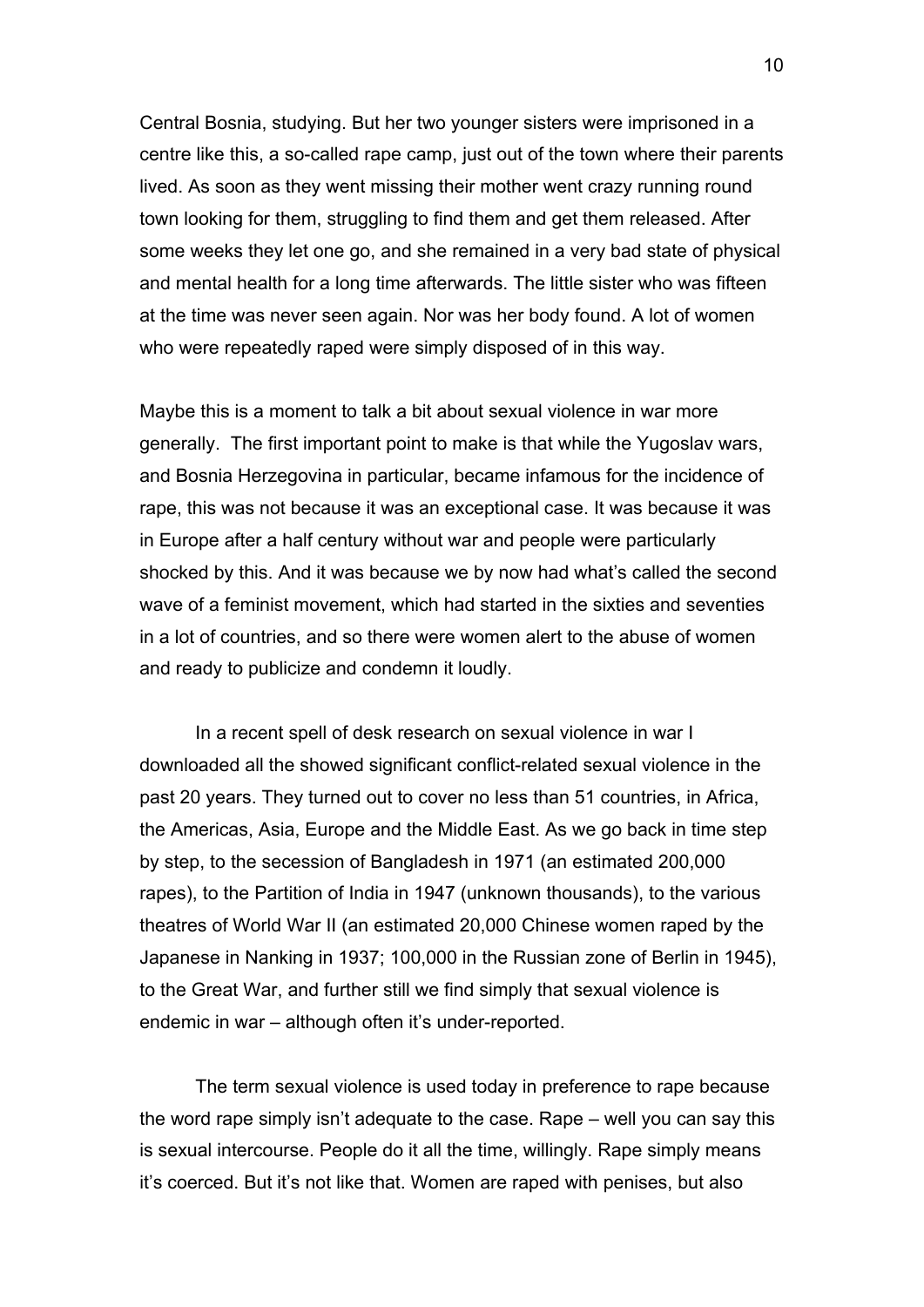(and usually not by one man alone but by groups of men) with fists, sticks and miscellaneous weapons. Bizarre forms of sexual torture are commonplace in war, often involving mutilation before or after death - breasts are cut off, pregnant bellies sliced open and foetuses impaled, and so on.

Bosnia-Herzegovina was a bad case, but it's by no means the worst, either in numbers or the severity of the abuse of women. I've no doubt you've read about what went on in Guatemala in the 1980s, in Sierra Leone in the 1990s, what's going on in the Democratic Republic of Congo and Darfur even now. When I said that one of the impacts of the war on women was that "their integrity and well-being as women, as human beings, as individuals, was viciously attacked" it's all this that I had in mind.

The Bosnian case gave rise to quite a lot of feminist analysis of the meaning of rape in ethnic war. It prompted Ruth Seifert among others to question the meaning of rape in war. Of course she stressed, as others who've written about rape in peacetime have done, that it isn't primarily about sexual desire even if it's expressed sexually. It's about hatred – a despising of women, and the wish to exercise power. She suggests a number of things. That rapes are part of the ancient rules of war, women are booty. It's also a kind of promise that armies make to their soldiers, because in training soldiers manhood is emphasized and the entitlement to women's bodies. In belligerent disputes the abuse of women is an element of male communication. It communicates from man to man that the men around the women in question arent able to protect their own women, so it wounds their masculinity and puts them down. It's a bid to destroy the opponent's culture because patriarchal societies see women and women's purity as a valued possession, and its loss or damage is an attack on masculine honour. Finally, she says, the background to orgies of rape in war is "a culturally rooted contempt for women that's lived out in times of crisis".

But we need to move on from women's victimization and think about …

#### **Women as actors in this war**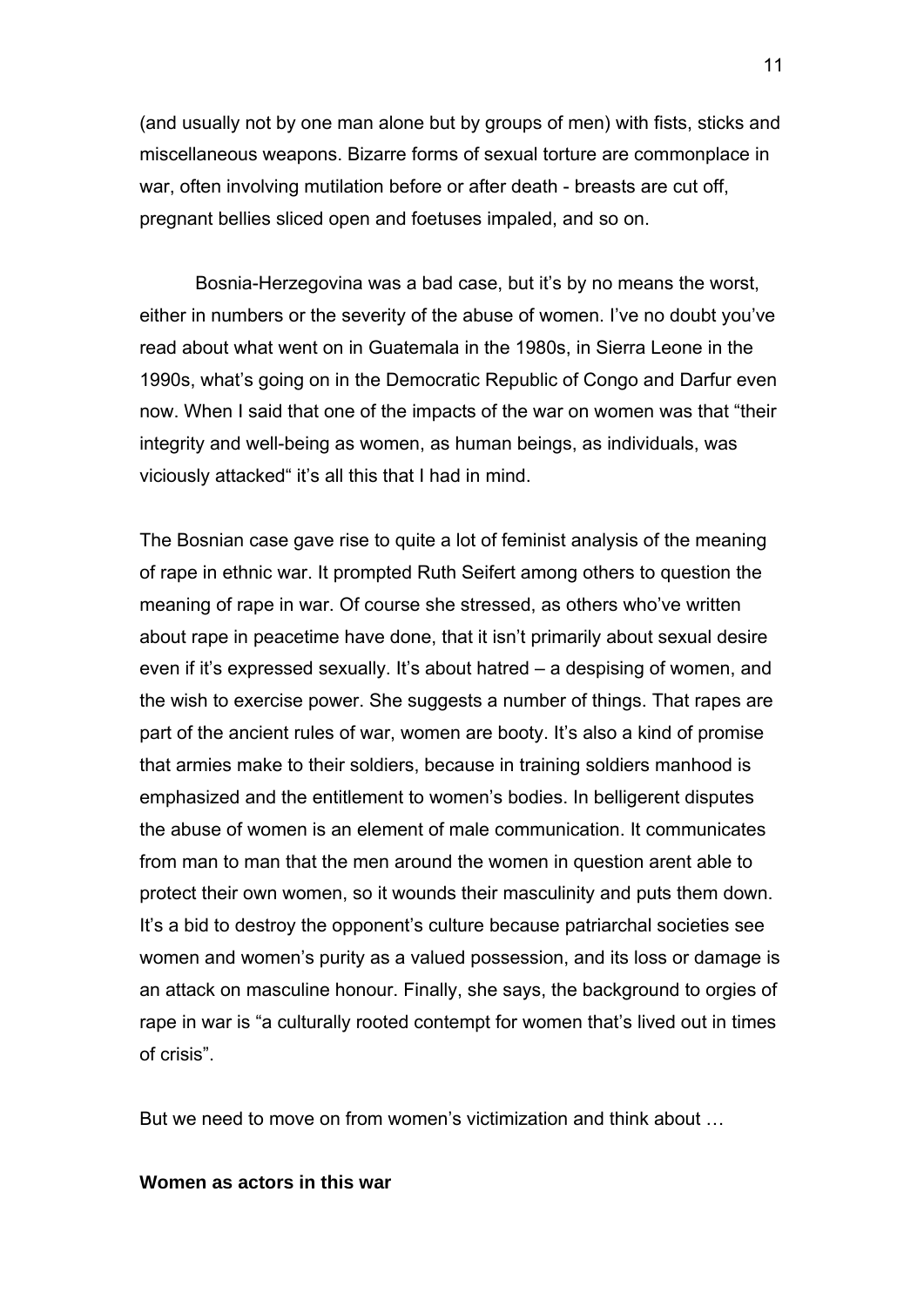And again I'll single out three ways women were active as women. First, in

### **1. Humanitarian work, for instance among refugee women and children.**

The zones that weren't directly involved in the fighting were of course the places where the refugees from the ethnically-cleansed areas went first for shelter. Some of them might eventually be received abroad, in other countries, but usually they started their displaced life within the region and some never got any further. Quite a bit of international money from elsewhere flowed in to set up centres for refugees - and to be a bit cynical this was partly because the rich countries of Western Europe and elsewhere didn't want them clamouring as migrants at their own doors.

A lot of local women took initiatives, channeled the incoming money and began the long, hard and terribly depressing work of receiving, housing, getting medical attention and psychological care for deeply traumatised women and children. One of the best known projects was the Centre for Women War Victims in Zagreb, the capital of the newly independent Croatia. Another one that I made a case study of was in Zenica in central Bosnia, that part of Bosnia that was never in the end over-run by Serb or Croat forces. It was called Medica Women's Association. It was a centre that housed women and children and gave them medical and psychological care – and carried out abortions when necessary and when women wanted it. I wrote about it in a book called *The Space Between Us.* In Belgrade there was the initiative they called the Autonomous Women's Centre - actually a centre of feminist activists running an SOS line for women currently suffering abuse. They didn't run a refugee centre of their own, but they visited and supported women coming into refugee camps that were being established by other agencies.

I visited a refugee camp once. I can't think exactly where it was, it must have been in central Bosnia somewhere. It was a good one, as camps go. The accommodation was decent. The food was enough. But what I'll never forget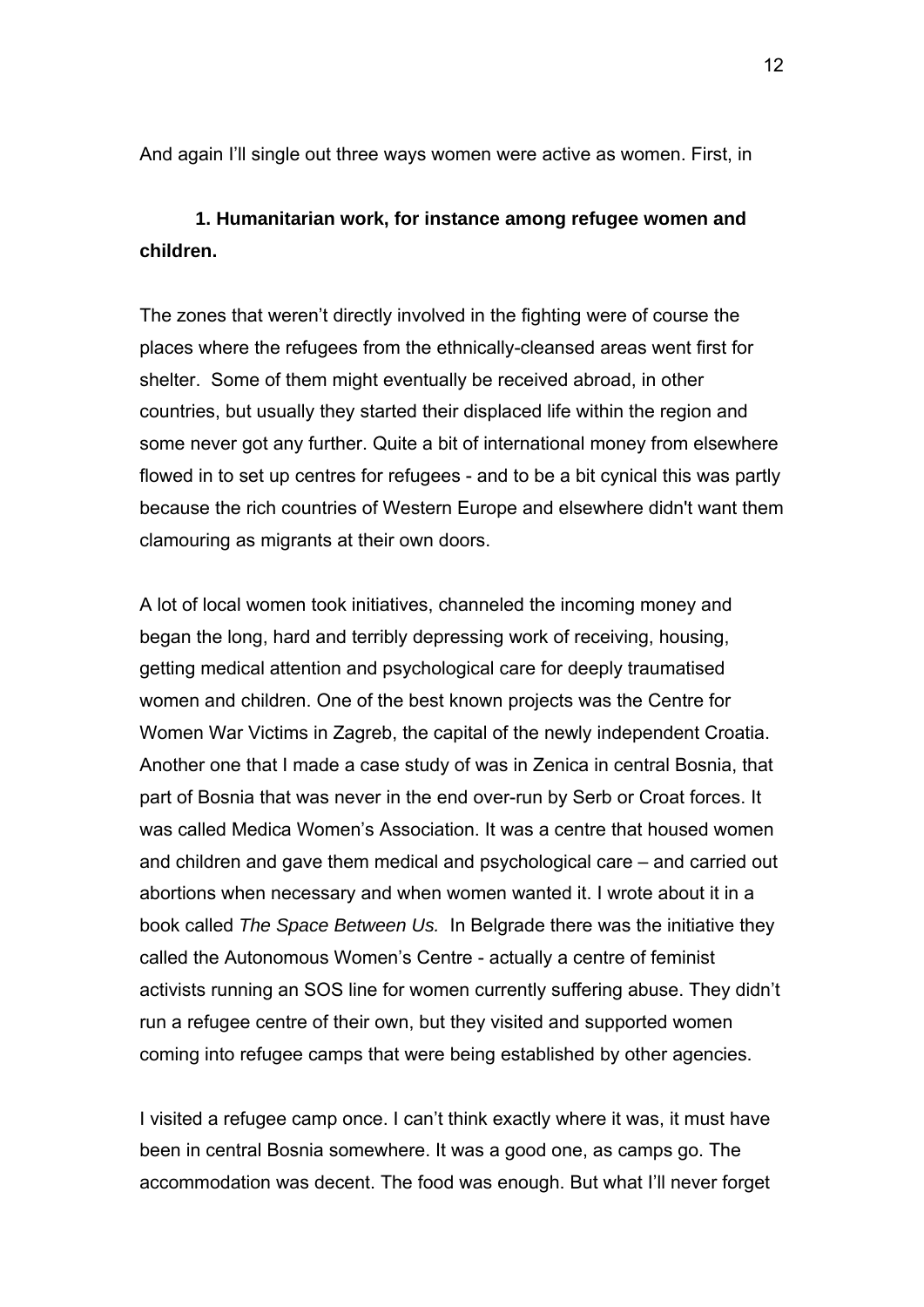was the total, overwhelming, mind-numbing boredom of life there. It was mainly elderly women. They had nothing they could call their own except a bed with a neatly folded blanket and a box of personal belongings on a rack overhead. They had nothing to do except sit on the bed and stare into space. And, being elderly, their families dead or fled, they had no prospect of *anything* else. Nothing different tomorrow. No hope, no project, no future.

The second way women were active, it has to be admitted was …

#### **2. On the side of war**

And this itself could be in one of two ways. One was that a lot of women were just as nationalistic as their men, particularly in Serbia and Croatia. These societies experienced a huge surge of nationalist sentiment, combined with intense militarism and patriarchal conservatism – the three things interlock and all have a distinctive and traditionalist expectation of women. The Orthodox Christian Church in Serbia and the Catholic clerics in Croatia came out of the woodwork the communist regime had confined them to, and had a lot of sermons to preach to women about what church and state expected of them in this new era. A lot of women it has to be said espoused all this willingly. And they weren't all head-scarved women in their middle years. I don't know if you remember the famous turbofolk singer Svetlana Veličković, "Ceca", she was called, a sex object whose nationalistic message was heard every hour of the day on Serb radio stations. She was the wife of Arkan, the notorious leader of a particularly extremist paramilitary force, the Tigers.

The second way of being active for some women was to take up arms – although very little was heard about this. It wasn't many, but it was in all three armies. Dubravka Zarkov writes about this – her very important book is in the reading list.

Finally, there were women who responded entirely differently to the challenge of the 1990s. They worked tirelessly and bravely…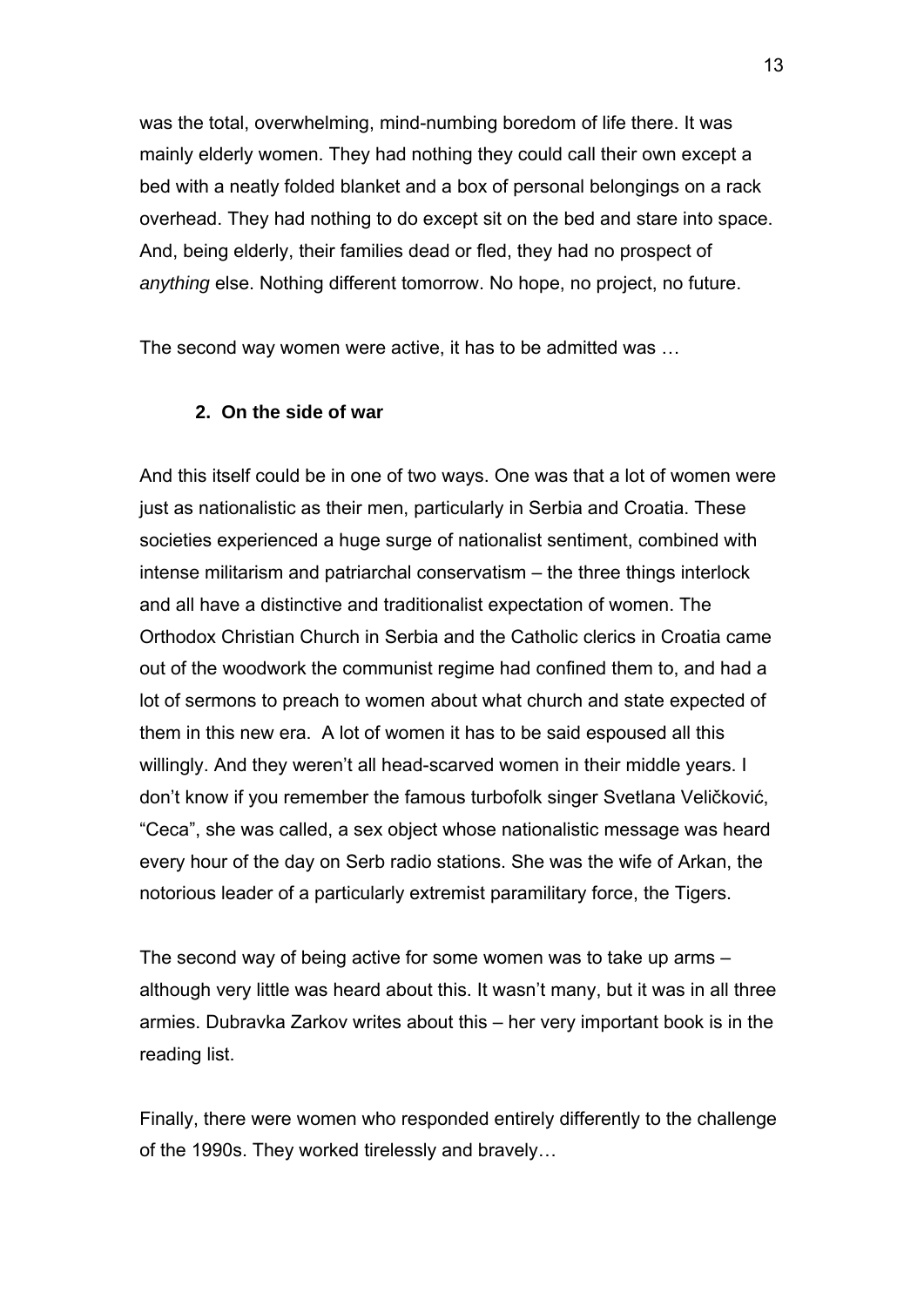#### **3. Against the tide of war**

Because it wasn't all women by any means who got swept into the nationalist projects of the male leaders. A whole generation of both men and women had grown up NOT thinking of themselves as Serbs, Croats or Muslims. They'd thought of themselves as Yugoslavs. They'd intermarried, scarcely thinking of it as "intermarriage" at all, so subdued was any ethnic identity. They weren't susceptible to appeals of the mosque and the church because they were atheists. They'd been proud of the role of Yugoslavia in the international movement for a third political way, neither pro-Soviet nor pro-West. They simply refused, in so far as they could, to take on the revived, reworked and deepened hate-laden identities the nationalists were now insisting on.

My reason for going to live at Medica Women's Centre for some months just as the war ended wasn't actually because I wanted to study the psycho-social care of rape victims. It was because I knew that there were a small number of women of local Bosnian-Croat and Bosnian-Serb identity on the staff of Medica working alongside the majority who were local Bosnian-Serb women. I wanted to know how this cooperation in the middle of war had been achieved, at what cost, with what rewards, with what hope of being sustained. Again it's written up in a chapter of *The Space Between Us,* and I've brought a photocopy if anyone wants to read about it in more depth.

I found a huge amount of pain and a huge amount of love in Medica. The pain of women of different ethnic identity was equal but different. Bosnian Muslims felt the terrible pain of the victim, Bosnian Croats and Bosnian Serbs felt the terrible pain of seeing what the perpetrators were inflicting in their name. But the love was identical. One woman said, "We had mixed marriages. Our children were raised together, they went to school together. We loved each other. I don't know what happened". Another said, "The patients at Medica know I'm married to a Serb but they never say anything against me and I have a feeling *they really love me*. I feel proud of that." But they had to work very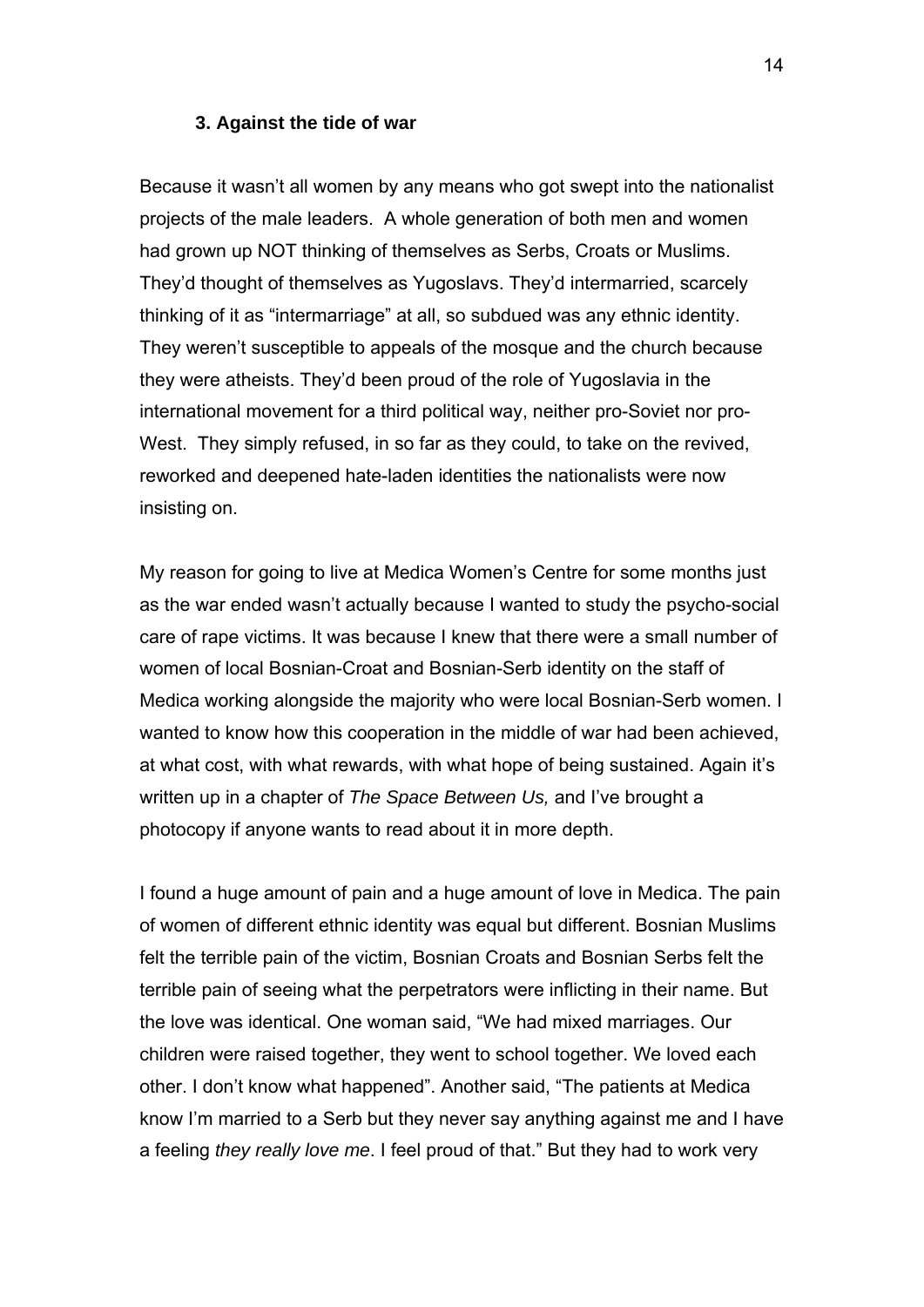hard at being aware of the other's feelings and needs, and sometimes they hurt each other.

I went on to do a second research project immediately after the war, with two women colleagues from Medica. We travelled together around the country to learn about half a dozen women's groups in different areas that were doing something that was pretty much unique to women in the post-war period trying to build bridges in divided localities.

We wrote a book together called *Women Organizing for Change.* Although we produced a few hundred copies in English, the main point was to publish it in Bosnian or rather in Serbo-Croatian, the language of the former Yugoslavia. I've photocopied a chapter for you about a town called Gornji Vakuf. It's a small town in a fertile valley in middle Bosnia where they grow cabbages and make sauerkraut. The town is long and narrow, stretched out along a main road that carries buses and lorries across the region. This road became the front line between Bosnian-Croats and Bosnian-Muslims in a local war that tore the town in two. When I was there the road on either side for some hundred yards back was still a scene of devastation. There was a hotel that was a heap of concrete and reinforcing rods. The post office was a wreck. The houses were blasted to pieces.

Don't think for a moment that these were respectively a Croat and Muslim "side of town". Actually the population had been pretty jumbled up. What the fighting did was to sort the sheep from the goats, driving all the Croats to one side where the church happened to be, all the Muslims to the other side around the mosque. Hundreds died. When the ceasefire happened it was hardly peace. People certainly came out of the cellars where they'd been hiding for months. But for a year or two after the war people didn't cross the main road to the other side. There was a cold war, non-speak, two separate economies, separate schools that had now become religious schools. They even tried to divide the language, stressing every little tiny difference of dialect in what was really a unitary language, so as to be able to say in our school the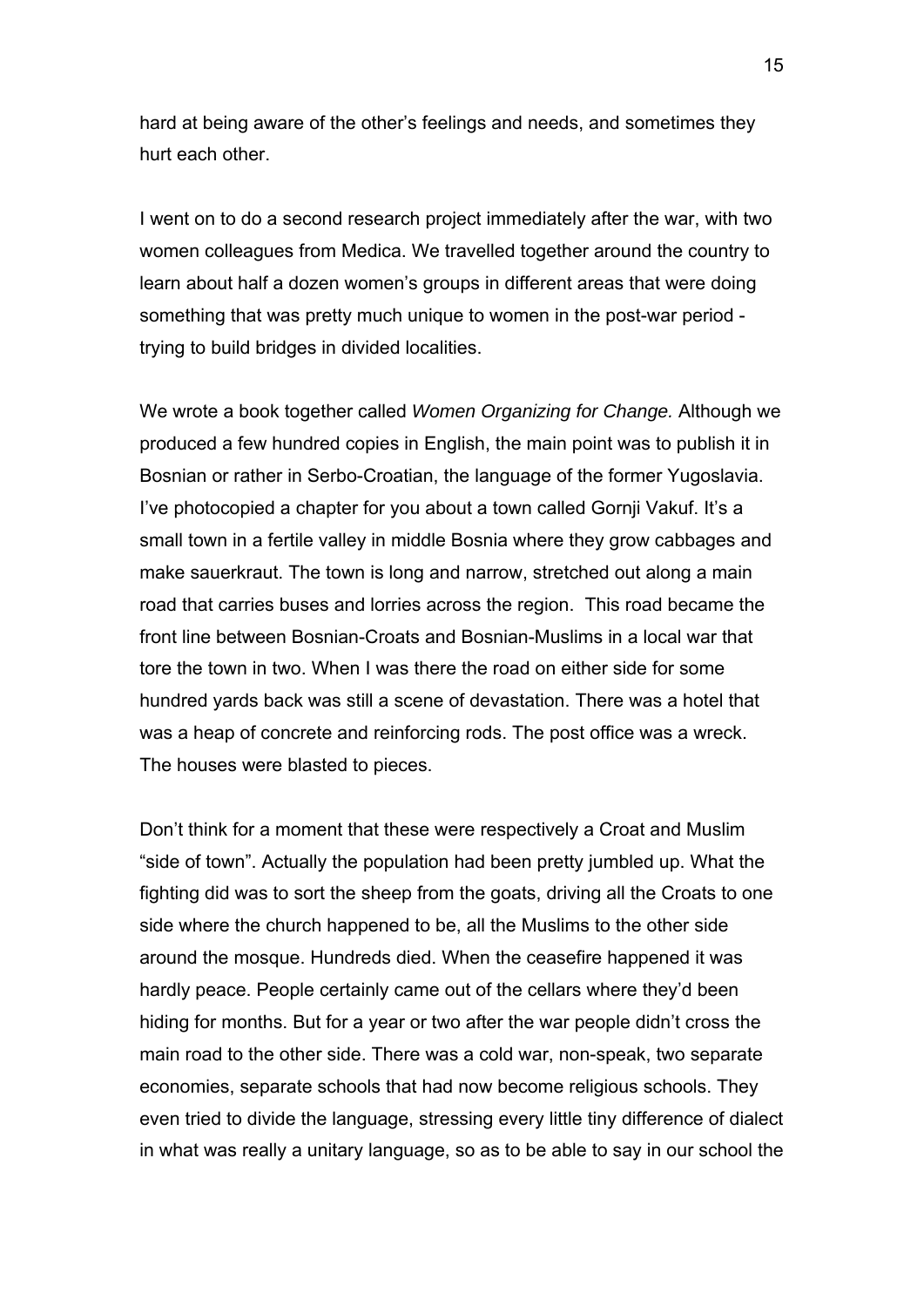children speak Bosnian, or in our school the children learn Croat. A very good reason of course for never getting together again.

The project started with one woman who simply got fed up with this stand-off maintained by the still militarized males of Gornji Vakuf. She crossed the line to find an old friend. Then they organized a little get-together of old friends in a café that belonged to one of them, right on the main road. They put posters up around the town to call a meeting there. Fifty or sixty women turned out – amazing! They formed a little organization they called Federalna Zena, Federal Woman. And they soon rented a house, with a small grant from an international organization. They started to run activities – bought some sewing machines to stitching and stuffing teddy bears and dolls for sale, organized a computer course, set up legal advice services and so on.

And we found and worked with other healing projects like this in other areas, some of them bringing back together Bosnian Muslim and Bosnian Serb women. We weren't only doing research on them. The deal was that if we could hang out with them for a week or two and learn what they were doing we would pledge to do some fund-raising for them from English charities. And we managed to win a little bit of funding for each of them before we finished.

While some women were active in humanitarian projects, and some like these were doing bridge-building work during and immediately after the war, there were other women who were activists against militarism and nationalism. The most notable group was in Belgrade, the capital of Serbia-Montenegro, or "Yugoslavia" as it was still calling itself, the very epicentre of those ideologies and institutions.

These Belgrade women were feminists in a way that women in other European countries would recognize themselves to be. There had actually been quite a lively feminist movement in the former Yugoslavia in the 1980s. It was mainly in the capital cities of republics, Llubljana, Zagreb and Belgrade – and to a lesser extent in Sarajevo. Now these women in Belgrade (this is all on record because they've written and talked about this endlessly) saw what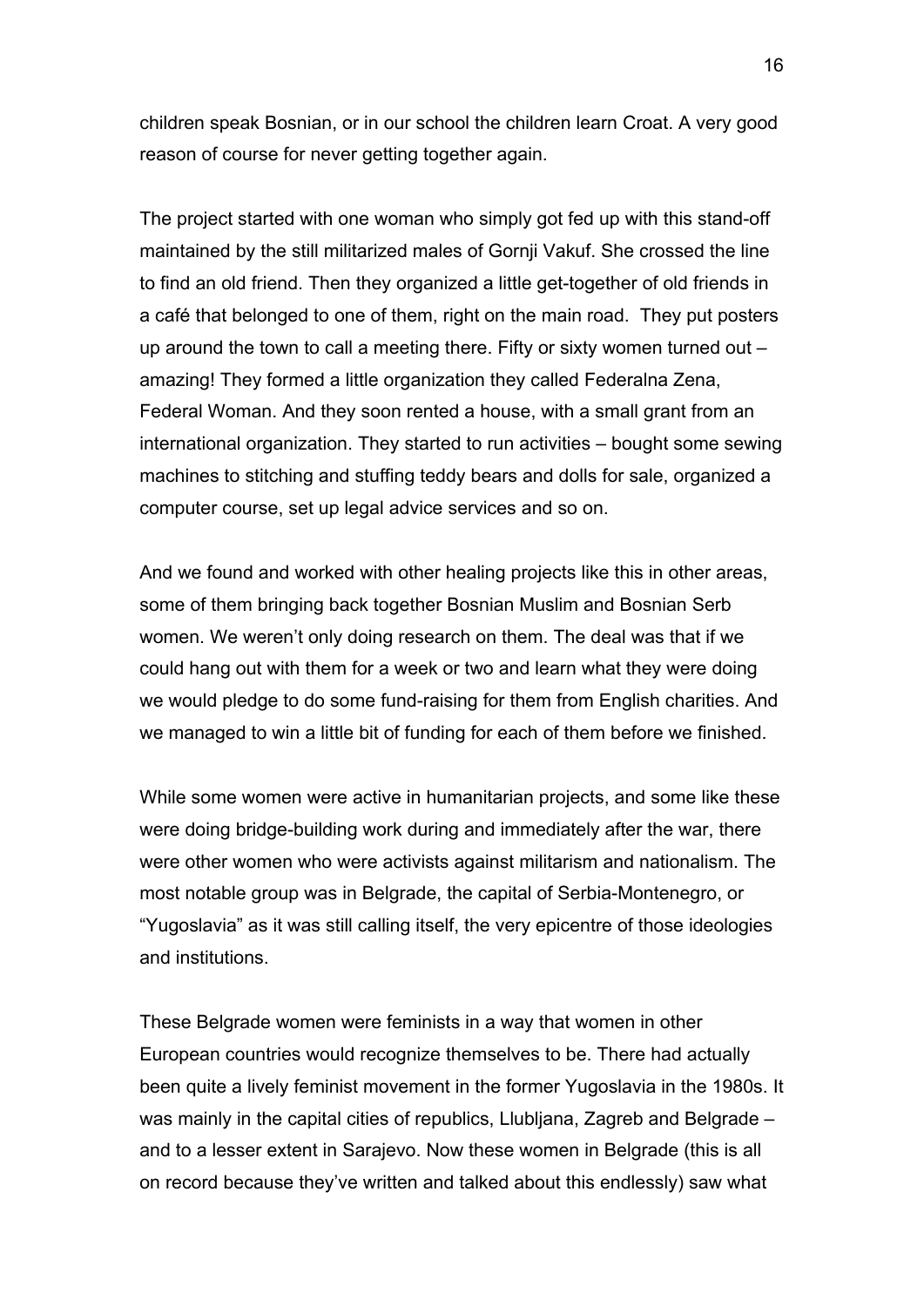was happening all around them. They saw what they were about to lose. They saw patriarchy re-emerging as a force with the power to divest them of all their freedoms, this time in partnership with nationalism and militarism, a deadly trio. Unbelievable! They were incredulous. They hung on to their unity with women in Llubljana and Zagreb and Sarajevo, against the spasm of rupture.

And of course here in Belgrade they were in the belly of the beast. Milosevic and his regime were the fount of all the hatred, and they "owned" the very large and well equipped Yugoslav National Army. The women saw what was coming and their responsibility was to challenge these men who claimed to be acting in "our" name. The women mobilized in disloyalty. And it had to be total – they were disloyal to the state, the church, to the military and to male power.

On Wednesday, 9 October 1991, calling themselves Women in Black against War, they held their first public demonstration. (It was a name they'd adopted from Israeli and Italian women activists). They boldly chose to stand right in the monumental heart of the city, in Republic Square. And these public demonstrations would continue weekly for years, all through the Bosnian war and the later conflict in Kosovo. The women were the only antiwar group to have a regular presence on the Belgrade street in these years and they've been hugely influential in spreading Women in Black activism round the world in the seventeen years since then, so that it's now an international movement. They've always theorized their politics and I've drawn a lot on their writings in my own.

Well, 45 minutes is about up. That was, if you like:

#### **An empirical account of women as factors and actors in a particular war**

We haven't talked about men. And the gender relation has only been there in shadowy outline. I guess we have about half an hour now till we should take a break. And what I'd suggest we do with this time is like this. First I'd like to know if there are any questions that arise out of my story, things that weren't clear or that you want to know more about. Second, I'd like to hear similar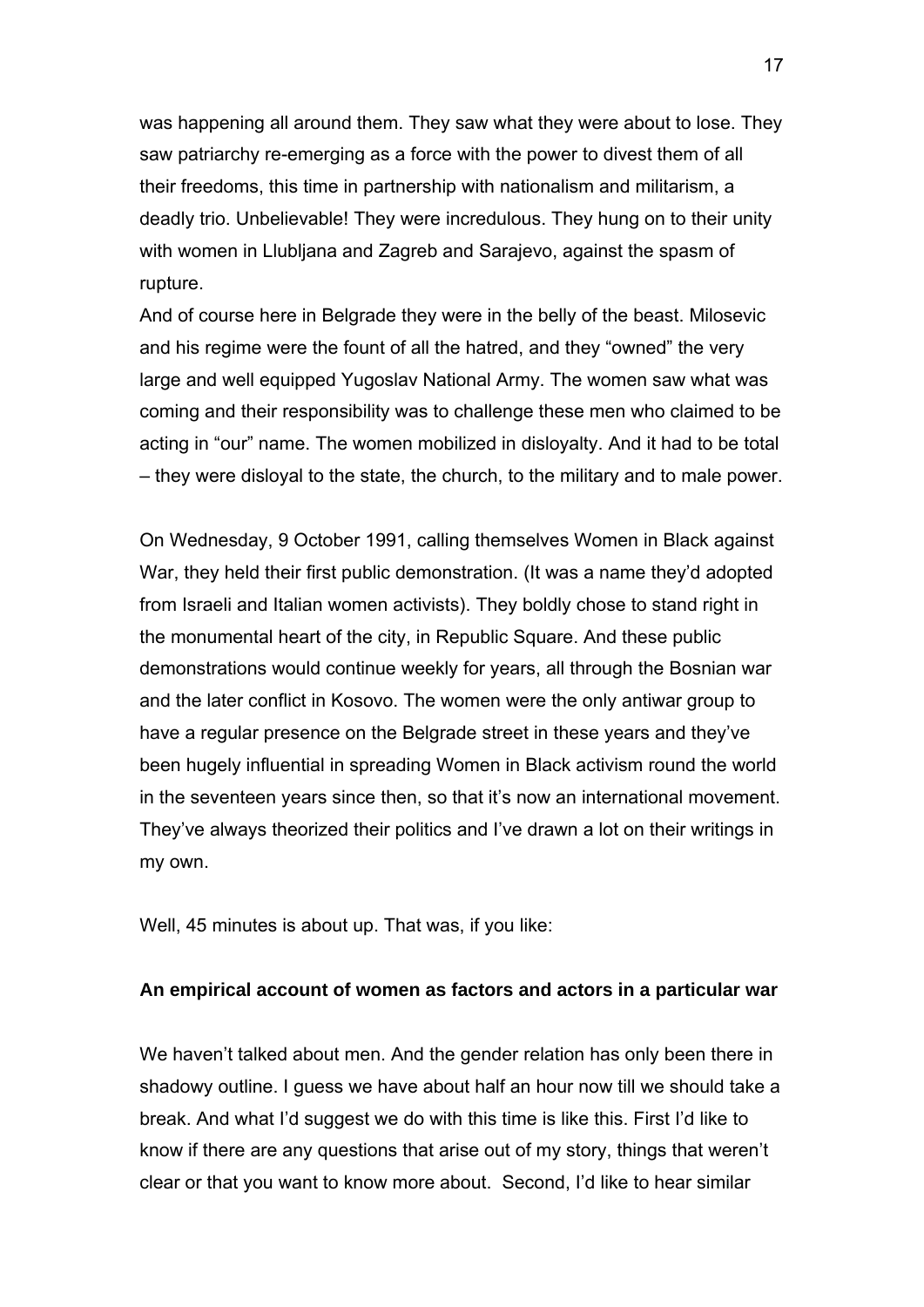stories from the war zones you live in or are most familiar with, to fill out the picture of what happens to women in wars. But third, I'd like us to begin to compare notes too on what happens to men in wars. What does militarization mean for men? What do men get out of war fighting and what do they lose? What do they do if they want to resist militarization and war? What price do they pay for that?

So let's chat for a bit about these things – still at the empirical level. And after the break I'm going to take ten minutes to be more theoretical about gender and war. I'm going to suggest that we might actually see gender not just as being a feature of war but as being a driving force in war. And then I'd like to break us into small groups to do some thinking about whether and how that's so – and if it's true, what it would mean for post-war reconstruction. Before we end, we'll try to bring this all together back in the big group.

## **Session 2: Introduction to seminar**

…

### **"Gender as a driving force in war"**

In suggesting that "gender is a driving force in war" I'm consciously making a *strong case* about the connection between gender and war. It's saying that gender has a certain *causality* – or more precisely the particular form taken by gender relations in patriarchy has. I'm suggesting for instance that certain aspects of gender relations in pre-war Yugoslavia that I described contributed to predisposing that society to war.

This isn't only my own argument – I wouldn't be so confident if it were. I just finished two or three years of research that took me 80,000 miles to 12 countries to meet women in women's organizations opposing militarism and war. The reason they organize *as women*, rather than in mixed groups of men and women (some of them have come out of mixed groups) is mainly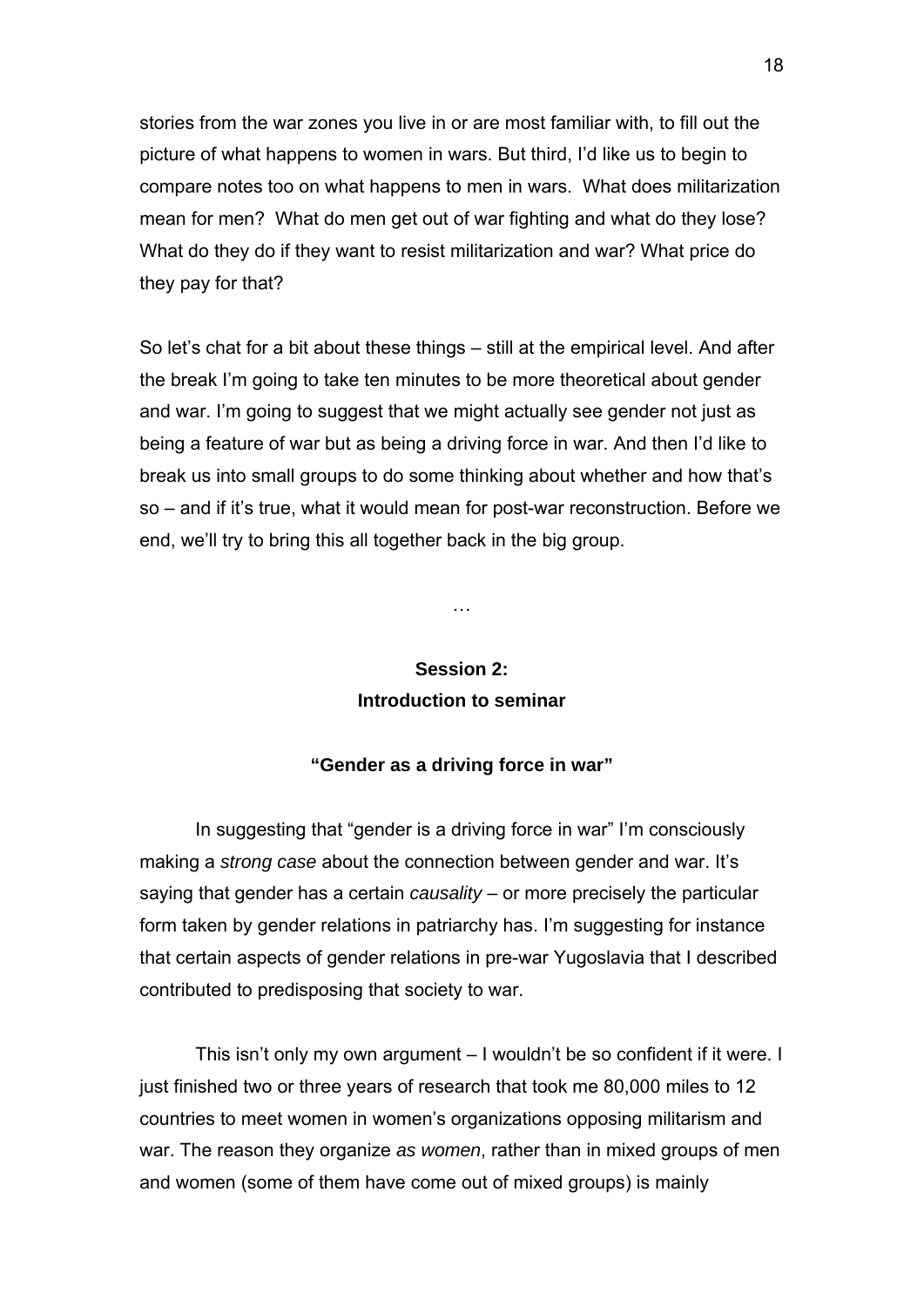because they themselves have a gender analysis of war that the mainstream mixed groups are blind to. Stasa Zajovic has written about how in 1991 she left the mixed anti-war movement in Serbia, led by men, in despair because it was simply reproducing what she called "the patriarchal model". She became one of the founders of Women in Black in Belgrade.

Of course, what women are saying is not for one moment that gender is the *only* social power system implicated in war. They say, yes, of course economics - need and greed – that's a cause of war. And yes, nationalist grievance, ethnic identity struggles, racist hatred of foreigners – that bunch of factors are a cause of war too. These are generally understood as the main causes of war. Women antiwar activists are not bringing gender relations into the picture as an *alternative* to these, but as an intrinsic, interwoven, inescapable part of the very same story. They are saying patriarchy is *right in there* with capitalism and ethno-nationalisms among the motors of war. G*ender in the way we live it* in patriarchal societies perpetuate militarism, fuel belligerence, and drive war along.

To see this it's helpful to think about war in a particular way, to see it with a particular lens – really I suppose it's a sociologist's lens. To see it first and foremost as something social, relational. That sounds crazy, because war's about killing. But it is a social phenomenon, it involves shared understandings, and can be studied with the tools of sociology including a gender analysis. Secondly it helps if we see war as being systemic. It's a system involving hardware and software, structures and ideologies. And thirdly it helps if we see war as a continuum – a kind of cycle that has phases spiralling along over time: so-called peace, pre-war, war, post-war, demobilization, so-called peace again, rearming, more war.

Gender is a system too – sometimes it's called the sex / gender system. It's the arrangements by which a society deals with sex and sexuality, marriage, reproduction and parenting. In all the societies we know of today and as far back as we can clearly see in time, the sex/gender system has been patriarchal, an arrangement characterized by male supremacy and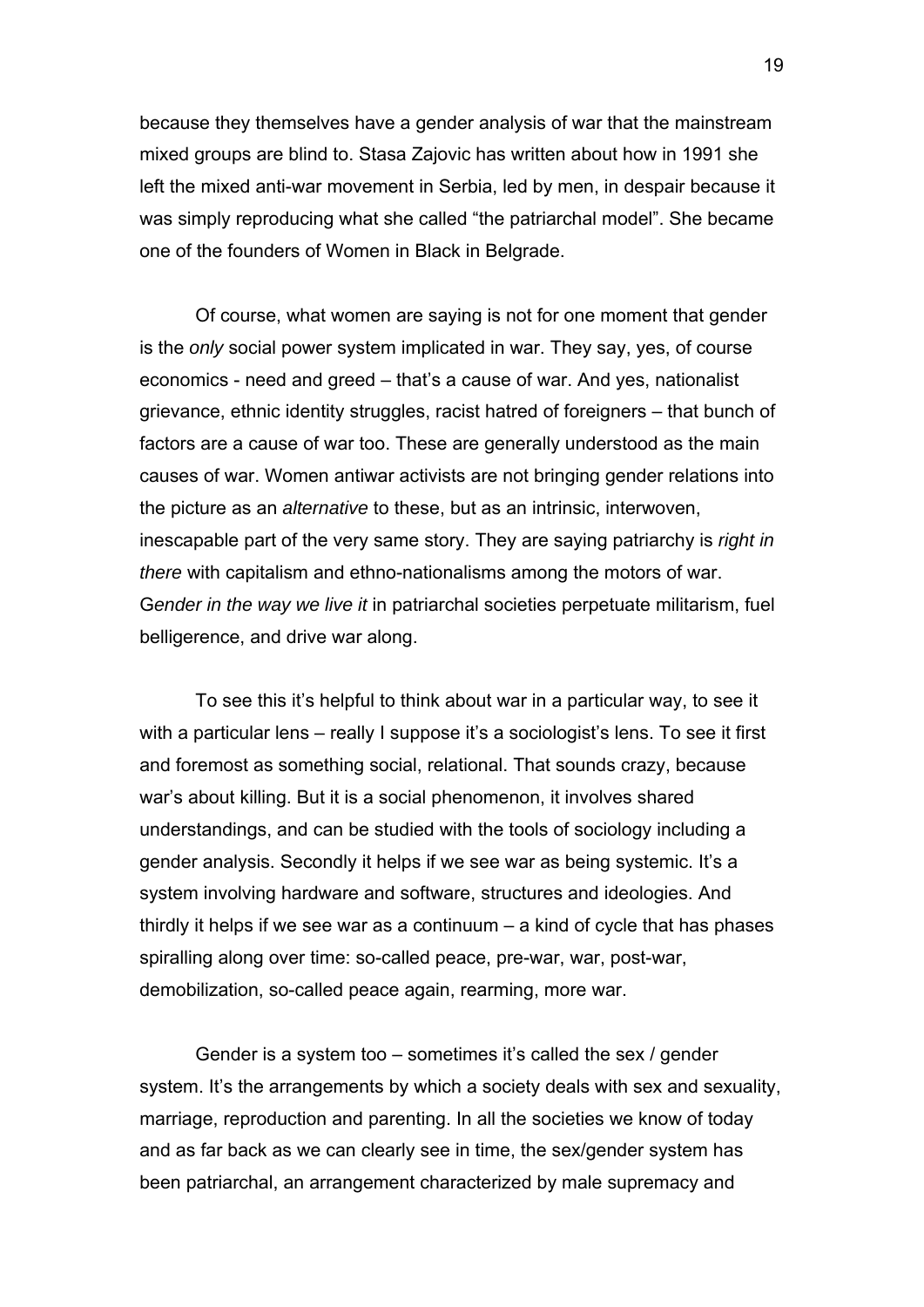female subordination. It doesn't need to be. In theory the gender system could be one of sex equality, but we've never seen it yet.

To survive over time the patriarchal gender order has to reproduce itself, adapt to changing circumstances. This is achieved through social processes that construct us, in childhood, at school, in adult life, as appropriate kinds of men and women for a contemporary patriarchal society. It works out best for a male power system if men and women are constituted as not alike, as distinctly different – to be precise – as dyadic, *complementary*, so that the qualities deemed masculine are the opposite of those deemed feminine, and vice versa. Patriarchal gender relations *specialize* men and women – actually they make each of us half persons. Women have a very particular feminine role in patriarchy – valued, yes, but for specific domestic and reproductive purposes. So gender relations are a relation of inequality and power – in all societies to different degrees. They are predicated on violence, latent or open.

When we say that gender relations, patriarchal gender relations, are a cause of war – it's not to say that they're a cause in the same way that economics and nationalism are causes. You have to look for different types of cause in different places. Usually you can see economic causes in the news headlines. What are the aggressors demanding? What are the defenders defending? Oil wells? Land? Mineral resources? For ethnic, racist, nationalist causality you have to look at what the ideologues are proclaiming. In whose name are they speaking? Who are they labelling, calling the enemy?

To see the gender causes of war you have to look at the cultures that are apparent in the times when war is not actual, still only a possibility. Is the ideal man in this society a soldier, are warrior virtues a source of pride – so that war is always thinkable, always a possibility? Are women worth less than men, relatively "worthless"? If so it's likely that the point of view arising from women's typical experience, let's say prioritizing nurture and care, that may lead to a view that war causes more problems than it solves, are easily pushed aside. Is the notion of masculine honour endemic to the society so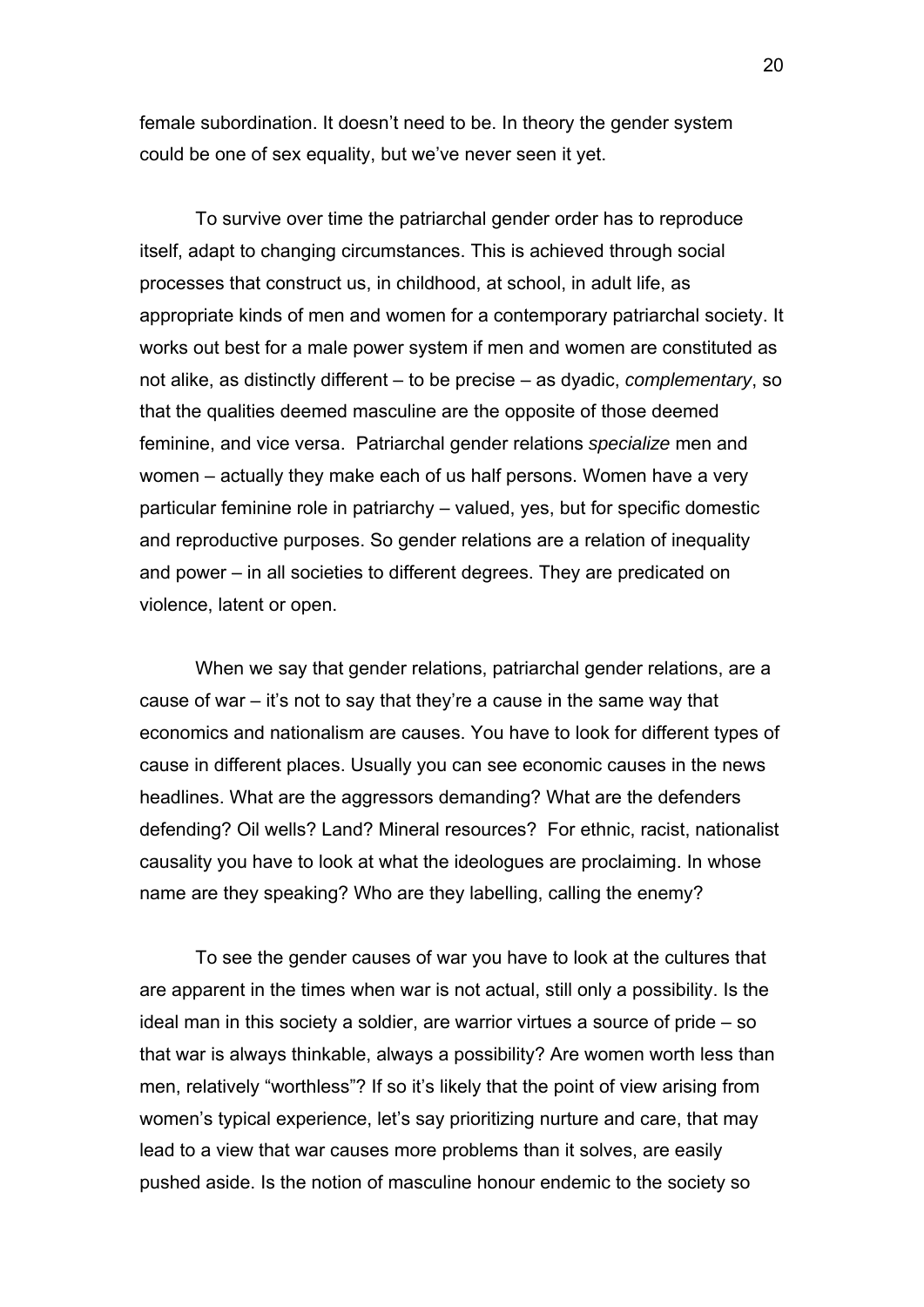that when there are preparations for war it can slip neatly into the prevalent discourse? Is negotiation and compromise seen as wimpish, less than manly? Have men been readied for war even in peace time by being obliged to suppress, to kill, the woman in themselves?

The reason it's important to address the possibility that gender-as-weknow-it plays a part in perpetuating war is because the idea has practical implications for restoring and sustaining peace after war. After all, we're ready to recognise that a sustainably peaceful society is going to have to be one in which *economic* relations are different from today's - more just and equal. And that it will have to be one in which *national and ethnic* relations are more respectful and inclusive. The women I've been working with would like to add something to this: they ask us to recognize that, to be sustainably peaceful, a society will *also* have to be one in which we live *gender* very differently from the way it's lived today.

Those who wanted a sustainable peace in the Balkans hoped that the Dayton Accords signed in December 1995 would recognize the economic factors in the war, resources gained and lost, and make a just restitution. They hoped and assumed that the ethnic, genocidal, nature of the war would be recognized and ethnicity de-emphasized in the peace, rolled back towards inclusion and proximity between peoples. Actually the peace agreement was deficient in both respects and rewarded the aggressors.

Feminists also had specific hopes of Dayton that were also disappointed. They hoped that the terribly gendered nature of the war would be recognized by the peace negotiators and the ground laid for a transformation of gender relations in the postwar society – equality and respect for women, a new non-combative masculinity encouraged.

A report on Dayton Accords by the Swedish women's NGO Kvinna till Kvinna analyzed the peace agreement specifically from this point of view and concluded that (quote) 'the gender dimension of the conflict and the differential impact the conflict had on women and men was not a political